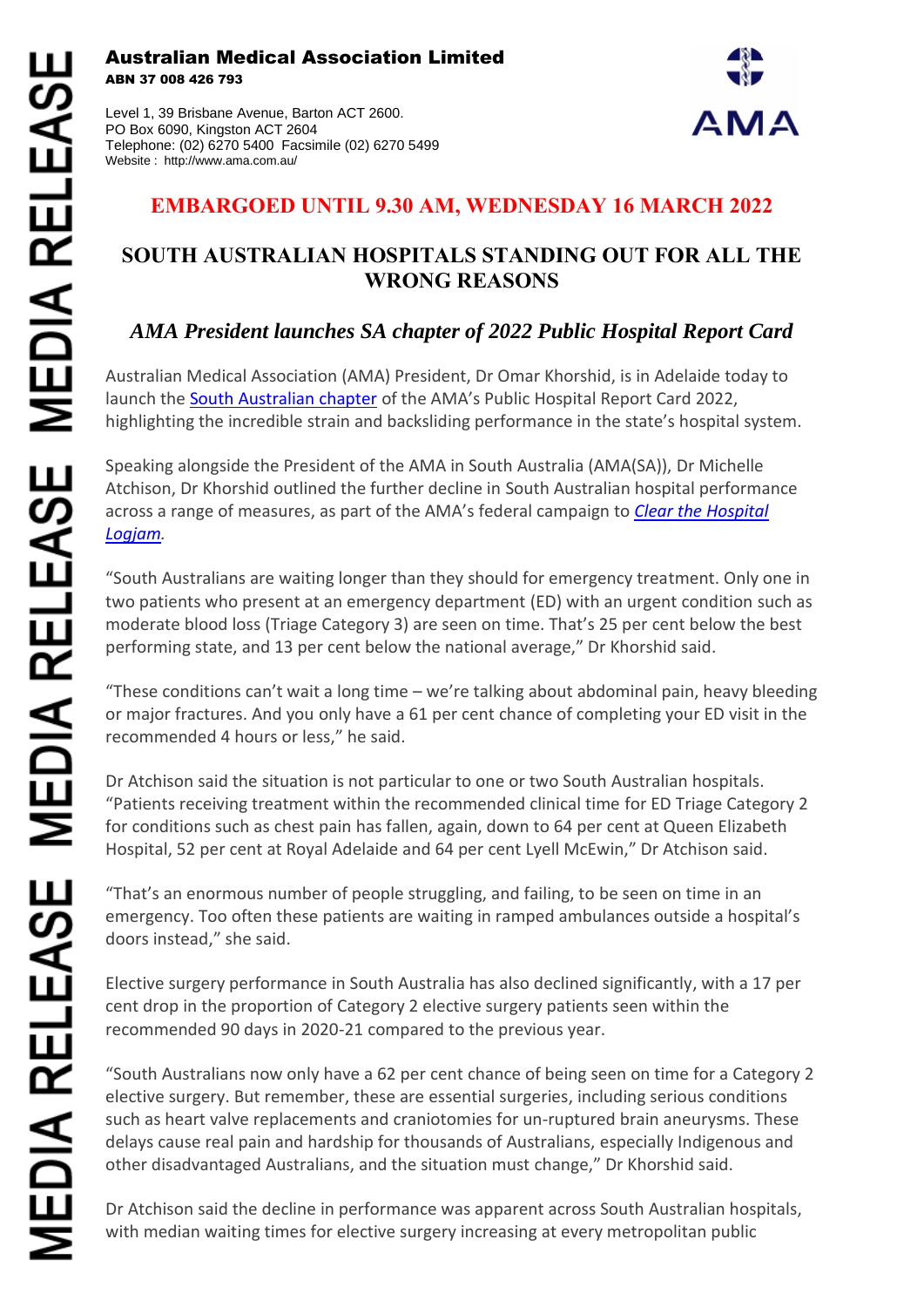hospital. The data showed the overall waiting time to now be 50 days – 22 days longer than in the best-performing state.

"Since 2016-17, the Queen Elizabeth Hospital decreased from 85 per cent to 49 per cent of Category 2 elective surgeries completed on time. Over the same period, the Royal Adelaide Hospital decreased from 77 per cent to 33 per cent, Lyell McEwin from 81 to 14 per cent – the list goes on," she said.

The AMA's *[Clear the Hospital Logjam](https://www.ama.com.au/clear-the-hospital-logjam)* campaign is aimed at securing a new funding agreement to improve performance, expand capacity, address avoidable admissions and end the funding blame game. This includes moving to a 50-50 funding agreement between the State and Federal governments and removing the 6.5 per cent funding cap that constrains the ability of hospitals to meet community demand.

"In return, we're asking State Governments to commit to reinvesting every extra cent of funding freed up by a move to 50-50 back into hospital capacity and performance improvement, in addition to their planned investments," Dr Khorshid said.

"It's critical and cannot wait any longer – we've got a 28-year, year-on-year decline in the number of beds per 1,000 Australians over the age of 65 years – our biggest group of hospital users. And South Australia's share is lower still, 13.4 beds, a full 1.5 beds per 1,000 below the national average," he said.

Dr Atchison said the data demonstrates that the COVID impact of people staying away from hospitals has disappeared, with hospitals now likely to suffer the impacts of increased numbers of South Australians seeking treatment.

"In 2020-21 we saw an 8.4 per cent increase in emergency presentations compared to the year before. There just aren't the beds, the staff or the time to treat them all unless we radically change how we equip our hospitals," she said.

"South Australian doctors, nurses and staff are exhausted, having worked tirelessly to tackle COVID-19. They are doing their best to keep the system afloat, but they are unsupported and under-resourced, and suffering as a result," Dr Atchison said.

Dr Khorshid said there is a limit to how far the resources our hospitals have can be stretched. "It's now time State and Federal Governments give our hospitals the funding they need to have a fighting chance. That means a new agreement, an end to the blame game, and investing every extra cent possible into the hospital system," Dr Khorshid.

### (ENDS)

The South Australian chapter of the Public Hospital Report Card can be found [here.](https://www.ama.com.au/clear-the-hospital-logjam/phrc-sa) The AMA's Clear the Logjam campaign can be found [here.](https://www.ama.com.au/clear-the-hospital-logjam) The AMA's Public Hospitals: Cycles of Crisis funding plan can be found [here.](https://www.ama.com.au/public-hospitals-cycle-of-crisis)